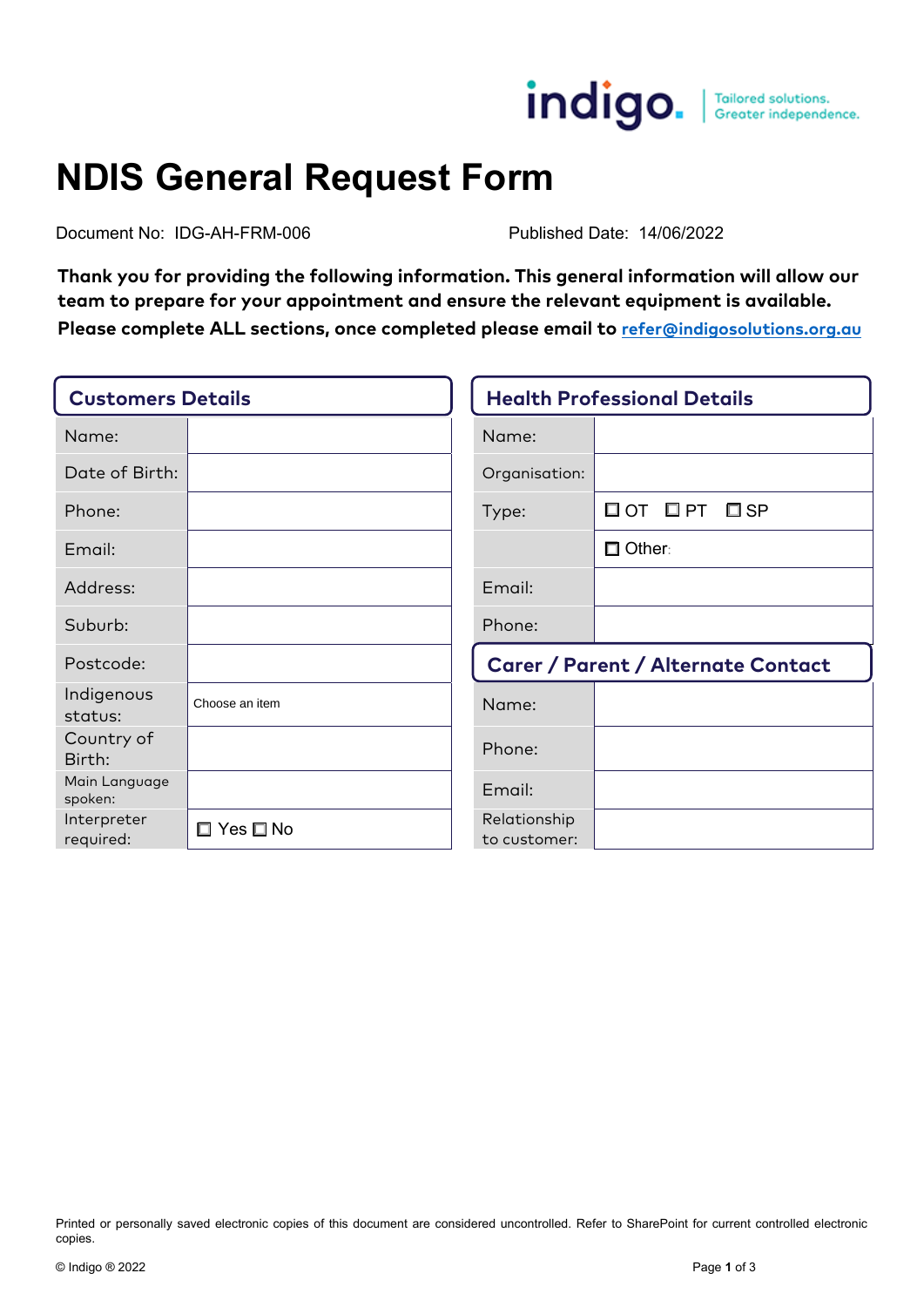

| <b>Funding</b>                                                                                                   |                                                |  |                                        |                |
|------------------------------------------------------------------------------------------------------------------|------------------------------------------------|--|----------------------------------------|----------------|
|                                                                                                                  | NDIS participant #:                            |  |                                        |                |
|                                                                                                                  | Plan Start Date:                               |  |                                        | Plan end date: |
|                                                                                                                  | NDIS plan goals:                               |  |                                        |                |
|                                                                                                                  | How is Capacity Building managed in your plan? |  |                                        |                |
|                                                                                                                  | $\Box$ NDIA Managed<br>$\Box$ Self-Managed     |  | □ Plan Managed *complete details below |                |
|                                                                                                                  | *Plan Manager:                                 |  |                                        |                |
|                                                                                                                  | Email:                                         |  |                                        |                |
| If you believe you are eligible for funding under a separate arrangement, please call us on<br>$(08)$ 9381 0600. |                                                |  |                                        |                |

| <b>Background Information</b>            |                                                                                                                                                                                                                        |
|------------------------------------------|------------------------------------------------------------------------------------------------------------------------------------------------------------------------------------------------------------------------|
| Primary<br>diagnosis                     |                                                                                                                                                                                                                        |
| <b>Other Relevant</b><br>medical history |                                                                                                                                                                                                                        |
| Reason for<br>referral                   | Summary of why the referral has been sent. What are the difficulties the person is having? What are their<br>strengths / abilities? Include any relevant details relating to the person, their carers and environment. |
| Equipment<br>requests                    | Please list any specific equipment items you wish to view. Please note, although we will endeavour to<br>obtain these for the appointment, there is no guarantee of availability.                                      |
| Current<br>equipment used                | What relevant equipment is the person currently using? Why is this not sufficient?                                                                                                                                     |
| Mobility /<br><b>Transfers</b>           | e.g. method of mobility and transfers, level of assistance required                                                                                                                                                    |
| Communication                            | e.g. difficulties with hearing, vision, speech, devices used, level of assistance required                                                                                                                             |
| Behaviours of<br>concern                 | e.g. can become agitated in new environments                                                                                                                                                                           |
| Other<br>necessary<br>information        | e.g. height, weight, bariatric, petite                                                                                                                                                                                 |

Please ensure **ALL** sections have been completed.

Printed or personally saved electronic copies of this document are considered uncontrolled. Refer to SharePoint for current controlled electronic copies.